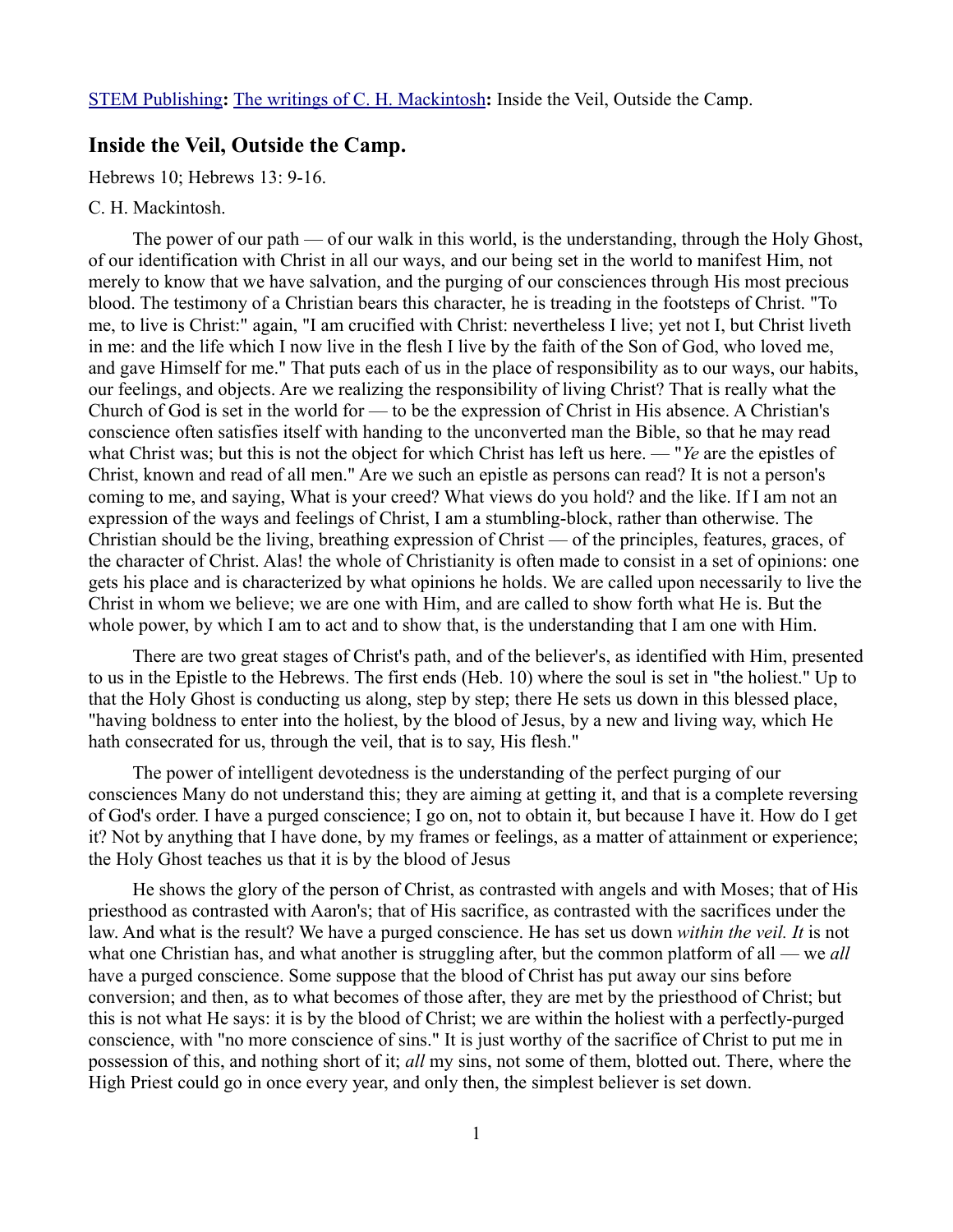When one comes to deal closely with souls, one discovers what doubts, clouds, fears, and anxieties, have possession of and distress them. If the blood of Christ does anything for us, it sets us there without spot, or wrinkle, or any such thing. "Having, therefore, brethren, boldness to enter into the holiest by the blood of Jesus . . . . let us draw near," etc. There is no difference here between apostle and others; the apostle Paul and the thief on the cross: in other words, all alike have a common place within the veil.

The priesthood of Christ comes in to maintain me practically where the blood of Christ has set me. As in the expression in the Epistle of John, "If any man sin, we have an advocate with the Father, Jesus Christ the righteous [Jesus Christ is at God's right hand on all principles of righteousness], and He is the propitiation [the mercy-seat] for our sins." "If we confess our sins, He is faithful and just to forgive us our sins, and to cleanse us from all unrighteousness." It is a much easier thing for a child to ask for pardon for some fault than to confess it. We may be asking for pardon for any special sin, and we have no Scripture warrant to know that it is put away; but when we confess it, it is a matter of *faith* to know that it is put away. I am speaking now of a believer: were it the question of an unconverted person, the blood of Christ meets that. God is "faithful and just (not gracious and merciful merely), to forgive us our sins," etc. The moment I have judged myself about it, I am entitled to know that it is gone.

What a very wondrous place to set the believer in at the very outset of his course of discipleship! — washed from his sins, his conscience purged, set down in the unclouded sense of the light of God's own countenance! But what to do? to rest there? No; that is the foundation on which the superstructure of practical devotedness is based. Legalism and antinomianism are alike met. What does the system of legalism say? You must work yourself up into this place of acceptance. The gospel says, Christ has put me there. I never could get there; the law has proved that. When God gave the law, what was He doing? "You shall do this," "You shall not do that," brought out what man's heart was; it was impossible he could do what God was telling him he ought to do, and impossible he should not be what God was telling him not to be: — "As many as are of the works of the law are under the curse." I can never, by works of law, get into the holiest of all. I am put there as the result of what Christ has accomplished for me on the cross; and this is stated at the very outset of the epistle: "When He had by Himself purged our sins, He sat down on the right hand of the Majesty on high " (Heb. 1: 3). Why does it say "sat down"? To evidence the completion of the work. Aaron never sat down; there was no seat prepared for the priest, either in the tabernacle or the temple.

What does antinomianism lead men to say? "I have it, I possess it all in Christ," and there it ends. But no! the gospel puts me there, to run the blessed race that is set before me, in ardent, earnest breathing of the soul to become like Christ.

If the first division sets me down *within the holiest,* the second places me *without the camp.* I find Christ, as it regards my conscience, "inside the veil." I find Christ, as it regards my heart, "outside the camp."

It does not become us to take only the comfort which flows from our knowing Christ to be within the veil — the comfort His sacrifice gives us, I must seek practical identification with Him outside the camp. Christ within the veil tranquillizes my conscience. Christ outside the camp quickens, energizes my soul to run more devotedly the race set before me. "The bodies of those beasts, whose blood is brought *into the sanctuary* by the high priest for sin, are burned without the camp. Wherefore Jesus also, that He might sanctify the people with His own blood, suffered without the gate. Let us go forth, therefore, *unto Him without the camp,* bearing His reproach" (ver. 11-13). No two points are morally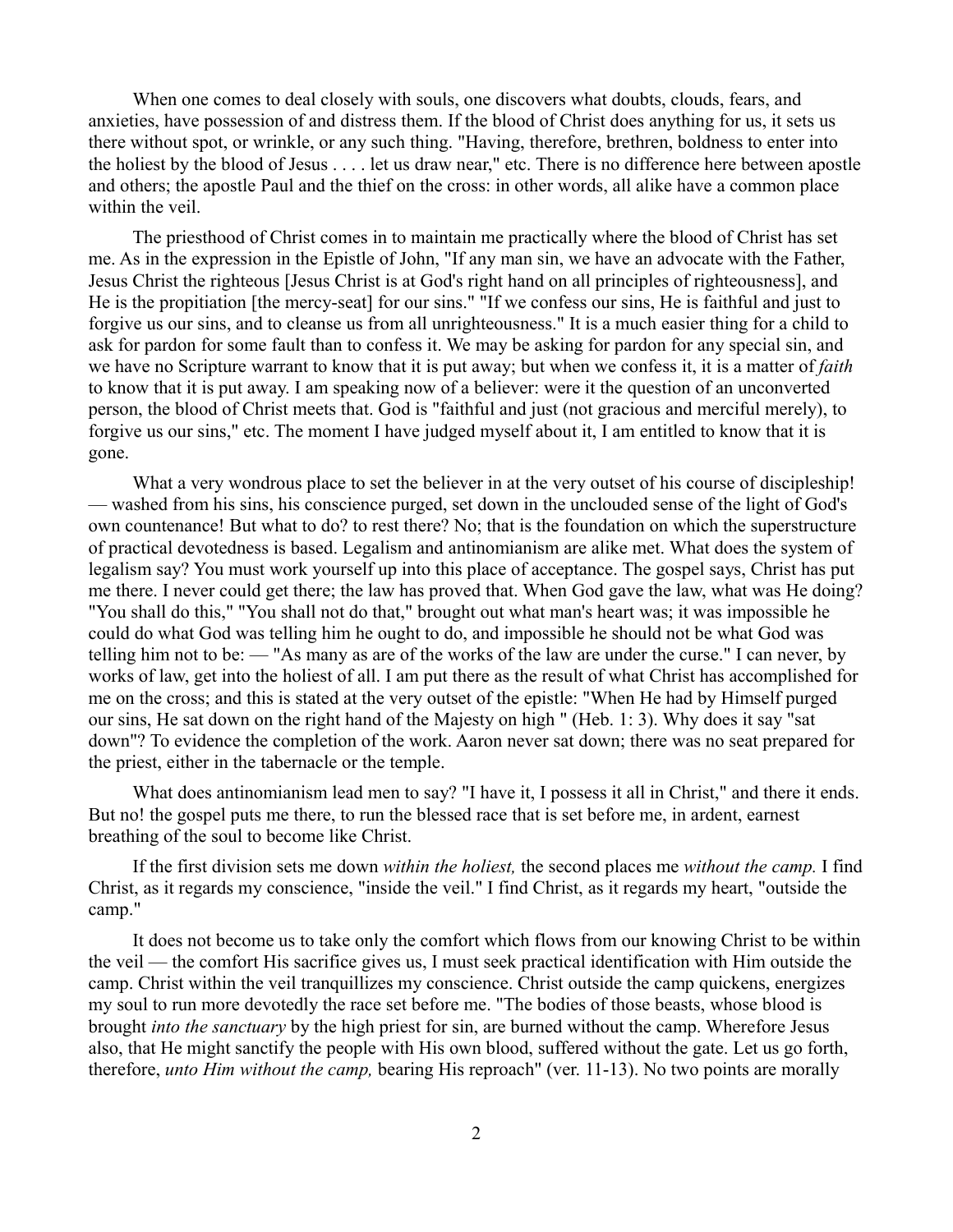more remote than *inside the veil* and *outside the camp,* and yet they are brought together here. Inside the veil was the place where the shekinah of God's glory dwelt; outside the camp the place where the sin-offering was burned — no place gives such an idea of distance from God as that. It is blessed to know that the Holy Ghost presents to me Jesus filling up all that is between these two points. I have nothing to do whatever with the camp. The camp was the place of ostensible profession (in type, the camp of Israel; in antitype, the city of Jerusalem). Why did Christ suffer without the gate? In order to show the setting aside of the mere machinery of Israel's outward profession.

We may be clear as to the work of Christ being done for us (and God forbid there should be a cloud cast across the blessedness of that), knowing the conscience to be made perfect; but is tranquility of conscience all I want? is there no responsibility? is Christ's voice from within the veil all? has He no voice outside the camp? It will be found that, after all, the joy, peace, liberty, flowing from our hearing Christ's voice inside the veil, is very much dependent on our listening to His voice outside the camp. Those who know most of suffering with Him, and bearing His reproach, will know most of the blessedness of His place within the veil. Our conduct, our ways, our path through the earth, must be tested by Christ. — "Would Christ be there? would Christ do this?" The Holy Ghost must be grieved if the saint pursues a course contrary to that which Christ would have pursued; and then the soul must be lean. How can a grieved Spirit testify of Christ — how can He give the soul the comfort and joy and peace of His testimony to Him? How can I be enjoying Christ if I am not walking in company with Him? We know that we cannot enjoy the company of a person unless we are where that person is where then is Christ? "Outside the camp." — "Let us go forth, therefore, unto *Him* without the camp, bearing *His* reproach." This is not to go forth to men, or to opinions, to a church, or to a creed, but to Christ Himself. We are not of the world — why? Because Christ is not of the world; the measure of our separation from the world is the measure of Christ's separation. "For here have we no continuing city;" do our hearts seek one? — some set of circumstances or the like, a something on which to lean? Are we saying, as it were, "Oh do leave me something"? like Lot pleading for Zoar, "Is it not a little one?" do not take it all away, "is it not a little one; and my soul shall live!" Lot's was a heart going out after a little of the world still. When the heart is filled with Christ it can give up the world, there is no difficulty in doing it then. The mere saying, "Give up this," or "give up that," to one loving the world, will be of no avail; what I have to do is to seek to minister to that soul more of Christ.

I am outside the camp, I am seeking a city that is to come, I am waiting for Him who is to come. In this condition, of dislodgement from the world and from its system, I find myself in two positions one towards God, and the other towards man. The first, "By Him, therefore, let us offer the sacrifice of praise to God continually, that is, the fruit of our lips, giving thanks to His name" (ver. 15). The second, the lovely development of the spirit of active benevolence of the next verse, "But to do good and to communicate forget not; for with such sacrifices God is well pleased" (ver. 16).

I am within the veil with Christ, — outside the camp in the world, "bearing His reproach;" and, whilst thus delivered from the profession around me, that is not of Him, I am engaged in worship and doing good to all.

In regard to my hope, it is not, as people say, the "holding the doctrine of the second advent," but "waiting for God's Son from heaven." This is not a dead, dry doctrine. If we are really waiting for God's Son from heaven, we shall be sitting loose to the world.

I *have* Christ for my soul's need, and I am only "waiting for God's Son from heaven," for Christ to come from heaven to take His Church unto Himself, that where He is we may be also, and that may be this night. I am not looking for antichrist, for signs, for movements amongst the nations, but for this